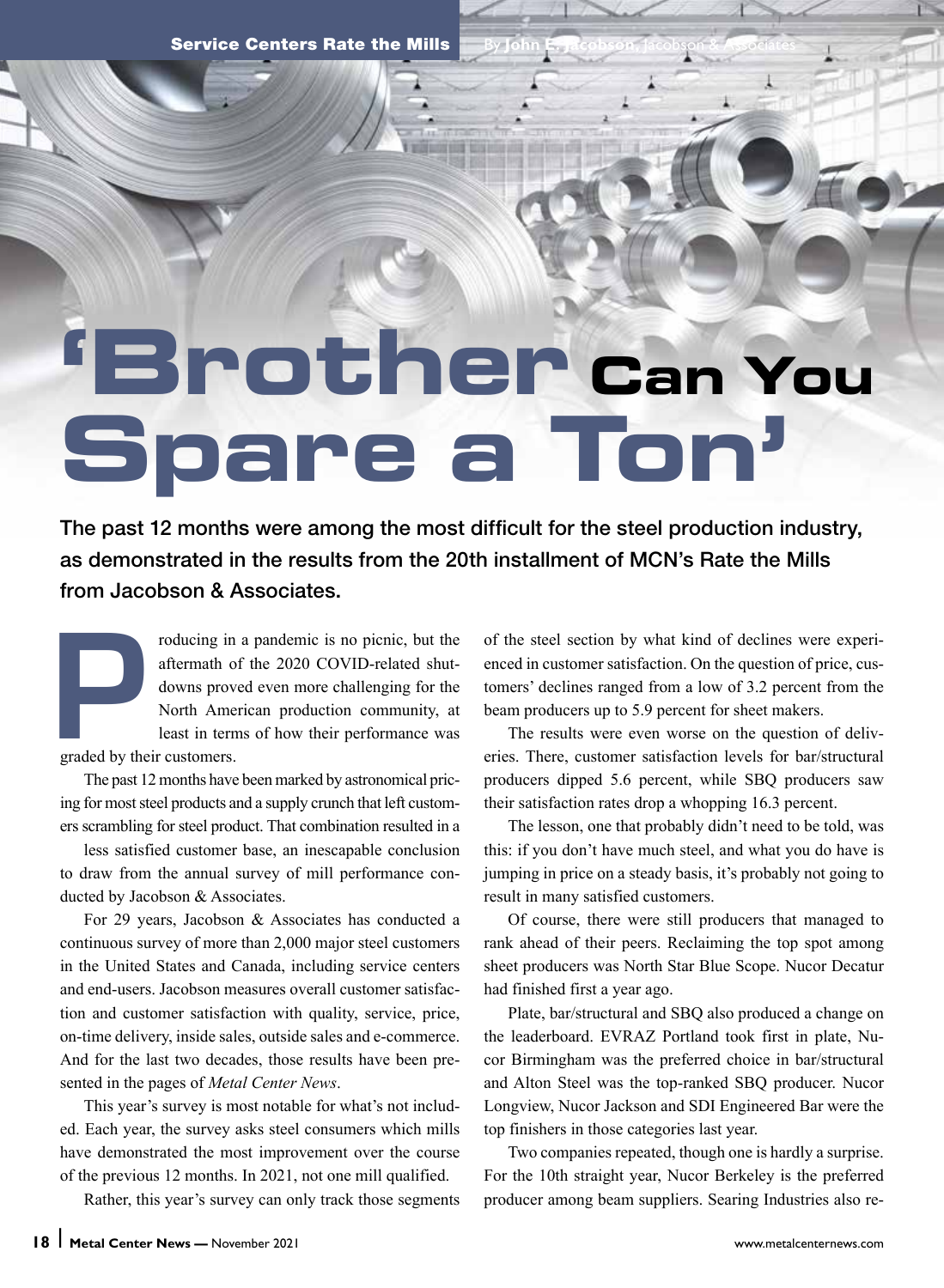# The Leaders ...

# And Customer Comments on What Makes Them Stand Out

#### Sheet Producer

### North Star BlueScope

North Star BlueScope is a timely supplier – they do what they say they will do. The weakness for NSB is their limited product offering.

North Star BlueScope has good delivery. Compared to others, North Star BlueScope stands out for having the best delivery times.

■ North Star is an incredible supplier. I could add very easily the fact that they are extremely approachable, that I can talk directly to a number of people within the mill that can answer specific questions. I have had instances where our customer was close to shutting down and they did everything possible to get me material in the shortest amount of time.

North Star Bluescope is a partner - they do not overbook and they deliver on time, but they do not make a wide range of grades.

The strengths for North Star BlueScope are communication with outside sales and inside sales. NSB has great quality and on time shipping. The weakness for NSB is that they do not roll narrow (34 to 42 inches).

■ North Star is a perfect supplier - they are focused on customer service and delivery, but they only have so many tons to sell.

Our major suppliers are Nucor Steel and North Star BlueScope. North Star BlueScope Steel is a superstar - a great mill to work with.

#### Plate Producer

#### EVRAZ Portland

■ EVRAZ Portland provides reliable service. EVRAZ has been doing the best out of all of our suppliers, especially at customer service - getting back to us quickly.

■ EVRAZ Portland is the best plate supplier out there. EVRAZ Portland is our go-to plate mill. ■ EVRAZ Portland is competitive, but their e-comm is behind the times.

■ EVRAZ Evraz Portland is a great plate mill – they are the best in business for quality plate products.

■ EVRAZ Portland is a good mill with no e-commerce, they need this. EVRAZ is a good mill, loyal, working on improving.

■ EVRAZ Portland is very good with personal service - they understand working with fabricators vs. distributors.

#### Bar/Structurals Producer

#### Nucor Birmingham

■ Nucor Birmingham is our major supplier based on our relationship. Nucor and CMC are dependable suppliers.

■ Nucor Birmingham has reliable service – they do a pretty good job all around besides their delivery which has been slow recently. Nucor has helpful people.

Nucor Birmingham is dependable - they have room to improve their price and delivery, otherwise we get along with them great.

■ Our major supplier is Nucor Birmingham – they are more economical freightwise. Nucor has very good customer service, they are overall a great company to work with.

■ Nucor Birmingham is our major supplier – they are a great partner. We buy exclusively from Nucor because they do such a great job and fulfill all of our needs. Nucor is doing well for me, just suggest making consistent rolling times the top priority so they have enough to go around.

#### SBQ Producer

#### Alton Steel

■ Alton Steel is our major supplier – they are a dependable partner. Alton Steel always has great products – their prices and delivery are good,

| <b>The Leaders</b>                                                             |                             |  |
|--------------------------------------------------------------------------------|-----------------------------|--|
| Top suppliers for the twelve months among all customers are:                   |                             |  |
| <b>Sheet Producer</b>                                                          | <b>North Star BlueScope</b> |  |
| <b>Plate Producer</b>                                                          | <b>EVRAZ Portland</b>       |  |
| <b>Bar/Structurals</b>                                                         | <b>Nucor Birmingham</b>     |  |
| <b>SBQ Producer</b>                                                            | <b>Alton Steel</b>          |  |
| <b>Beams</b>                                                                   | <b>Nucor Berkeley</b>       |  |
| <b>Tube Producer</b>                                                           | <b>Searing Industries</b>   |  |
| Source: Jacobson & Associates Data is for the 12 months ending Sept. 30, 2021. |                             |  |

*The Jacobson Survey has been measuring steel customer satisfaction for the past 29 years. He can be reached at (847) 735-7250 or via e-mail at jej@jacobsonsteel.com.*

but lead times are so far out it's a long wait.

Alton Steel is improving by leaps and bounds, but they have inferior aluminum fine grain processes.

Our major supplier is Alton Steel - they are very consistent. Alton Steel is our 'go-to' mill; they are always consistent on service and competitive pricing.

■ Alton Steel is our major supplier based on relationships and their ability to assist us. Alton is small and easy to work with, but their rolling schedule keeps getting pushed back.

#### Beam Producer

#### Nucor Berkeley Beams

■ Nucor Berkeley is a good supplier - they have the best inside sales in the industry with a very limited size range.

Nucor Berkeley Beams has good customer service – quick responses and they are handling the shortage of trucks better than most.

Nucor is a reliable supplier. Both Nucor Yamato and Berkeley are good beam mills, they just need to shoot for competing with Gerdau on prices.

Nucor is our major supplier due to their breadth of offerings. Nucor is the market leader. We just started using NucorNow – it's beautiful, robust and outstanding.

#### Tube Producer

#### Searing Industries

■ Searing Industries has a fantastic sales team – they have the best sales team inside and outside in the business.

■ Searing Industries is dependable – they are a great 'go to' for tube, good products at good pricing.

■ Searing Industries is reliable – always a great partner for tube.

Searing Industries is on time with accurate and frequent rolling schedules. It is easy to pick up at the Searing facility. Searing Industries is quick to raise prices.

Unprecedented times have brought unprecedented changes in steel customer satisfaction – especially with price and on time delivery.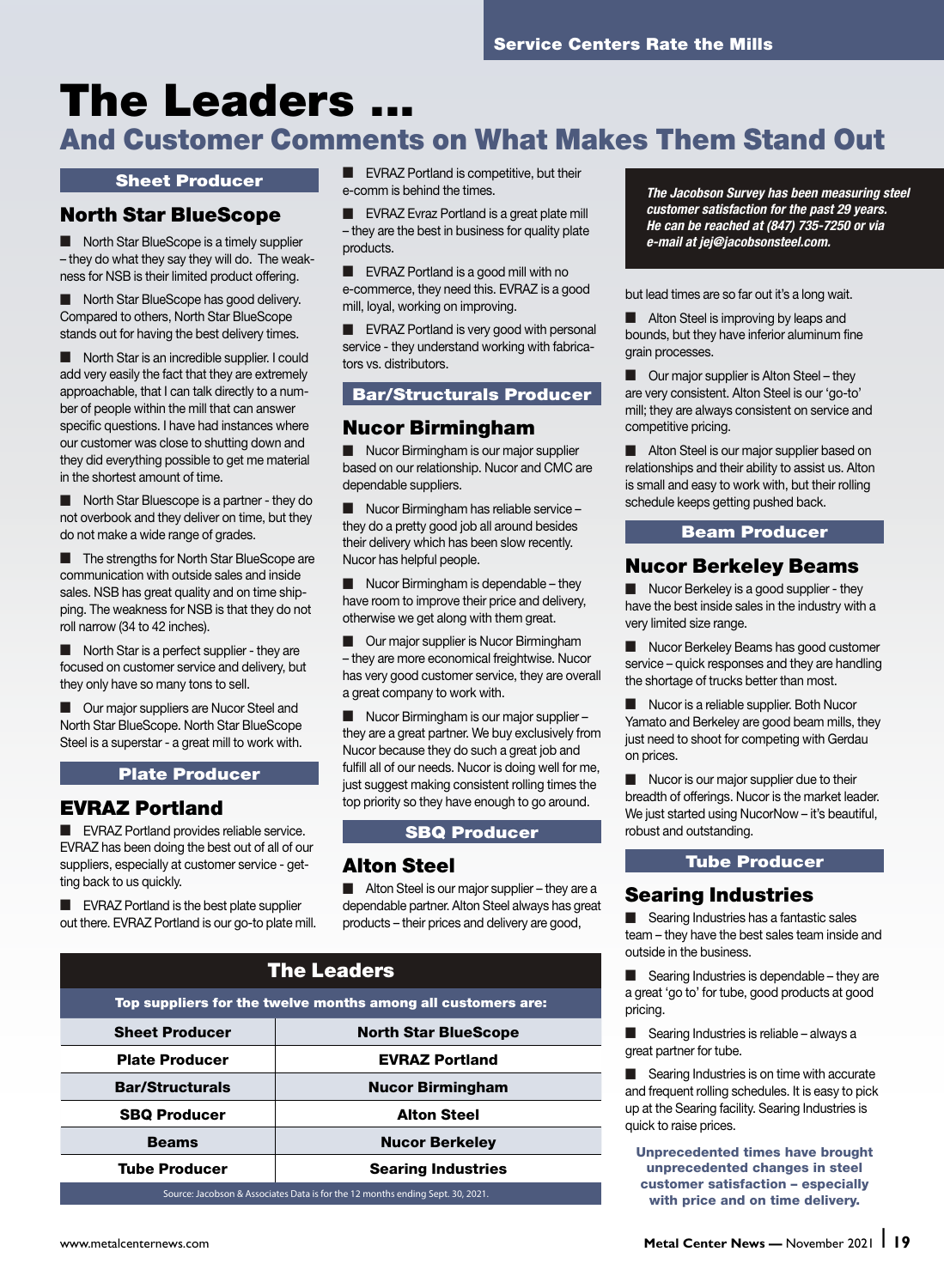peated its position atop the tube producer leaderboard.

Jacobson also polls its respondents on the subject of customer loyalty. The top finishers in each category were: North Star BlueScope among sheet producers; Nucor Jackson for bar/structural; Nucor Longview in plate; Nucor Yamato in beam; Gerdau Special – Jackson in SBQ and Welded Tube of Canada among tube makers.

The comments regarding the top finishers also demon-

strated the importance on delivery, in addition to communication and effort, this year. "This year, NSB had capacity problems – yet they delivered everything ordered," one sheet product customer said.

And a plate customer recognized the difficult conditions faced by the production segment when it said, "EVRAZ Portland is resilient – they put in a great effort even when things are working against them." $\blacksquare$ 

## Declines In Price Customer Satisfaction

#### Declines in price customer satisfaction Q3 2021 vs. Q3 2020

#### Declines in delivery customer satisfaction Q3 2021 vs. Q3 2020

| Sector                 | % Change | <b>Sector</b>          | % Change $ $ |
|------------------------|----------|------------------------|--------------|
| <b>Sheet Producers</b> | $-5.9\%$ | <b>Sheet Producers</b> | $-13.8%$     |
| <b>Plate Producers</b> | $-4.9%$  | <b>Plate Producers</b> | $-7.1%$      |
| Bar/Structurals        | $-3.9\%$ | Bar/Structurals        | $-5.6\%$     |
| <b>SBQ Producers</b>   | $-4.8%$  | <b>SBQ Producers</b>   | $-16.3%$     |
| <b>Beam Producers</b>  | $-3.2\%$ | <b>Beam Producers</b>  | $-6.8%$      |
| <b>Tube Producers</b>  | $-5.2\%$ | <b>Tube Producers</b>  | $-8.3%$      |

*The challenges of the pandemic led to a reworking of this category, which typically recognizes the Most Improved Mills. This year, there were no mills that had higher customer satisfaction ratings in the third quarter of 2021 vs. Q3 2020.*

*Source: Jacobson & Associates. Data is for 12 months ending Sept. 30, 2021.*

# Loyalty Index Ranking

#### Highest Ranked Mills in Customer Loyalty by Product Category

#### Sheet Producers

- 1. North Star BlueScope
- 2. USS Granite City
- 3. The Techs
- 4. SDI Heartland
- 5. ArcelorMittal Dofasco
- 6. Nucor Decatur
- 7. SDI Columbus
- 8. SDI Butler
- 9. CSI
- 10. Big River Steel
- 11. UPI
- 12. Nucor Gallatin
- 13. Nucor Arkansas
- 14. AM/NS Calvert
- 15. Cliffs AK Steel

#### Beam Producers

- 1. Nucor Yamato
- 2. Nucor Berkeley

3. SDI Structurals

#### Plate Producers

- 1. Nucor Longview
- 2. Nucor Hertford
- 3. Nucor Tuscaloosa
- 4. SSAB Plate

#### SBQ Producers

- 1. Gerdau Special Jackson
- 2. SDI Engineered Bar
- 3. Nucor Nebraska SBQ
- 4. Nucor Memphis
- 5. Gerdau Midlothian SBQ

#### Tube Producers

- 1. Welded Tube of Canada
- 2. Maruichi
- 3. Imports
- 4. Atlas Tube
- 5. Hanna Steel

#### Bar/Structurals Producers

- 1. Nucor Jackson
- 2. CMC Oklahoma
- 3. CMC Texas
- 4. CMC Florida
- 5. CMC Alabama
- 6. AltaSteel
- 7. CMC South Carolina
- 8. Vinton Steel
- 9. CMC New Jersey
- 10. Nucor Birmingham
- 11. Nucor Kankakee
- 12. Nucor Nebraska
- 13. Nucor Seattle
- 14. Cascade Steel
- 15. Nucor Auburn

*Source: Jacobson & Associates. Data is for 12 months ending Sept. 30, 2021.*

**<sup>20</sup>** ❘ **Metal Center News —** November 2021 www.metalcenternews.com